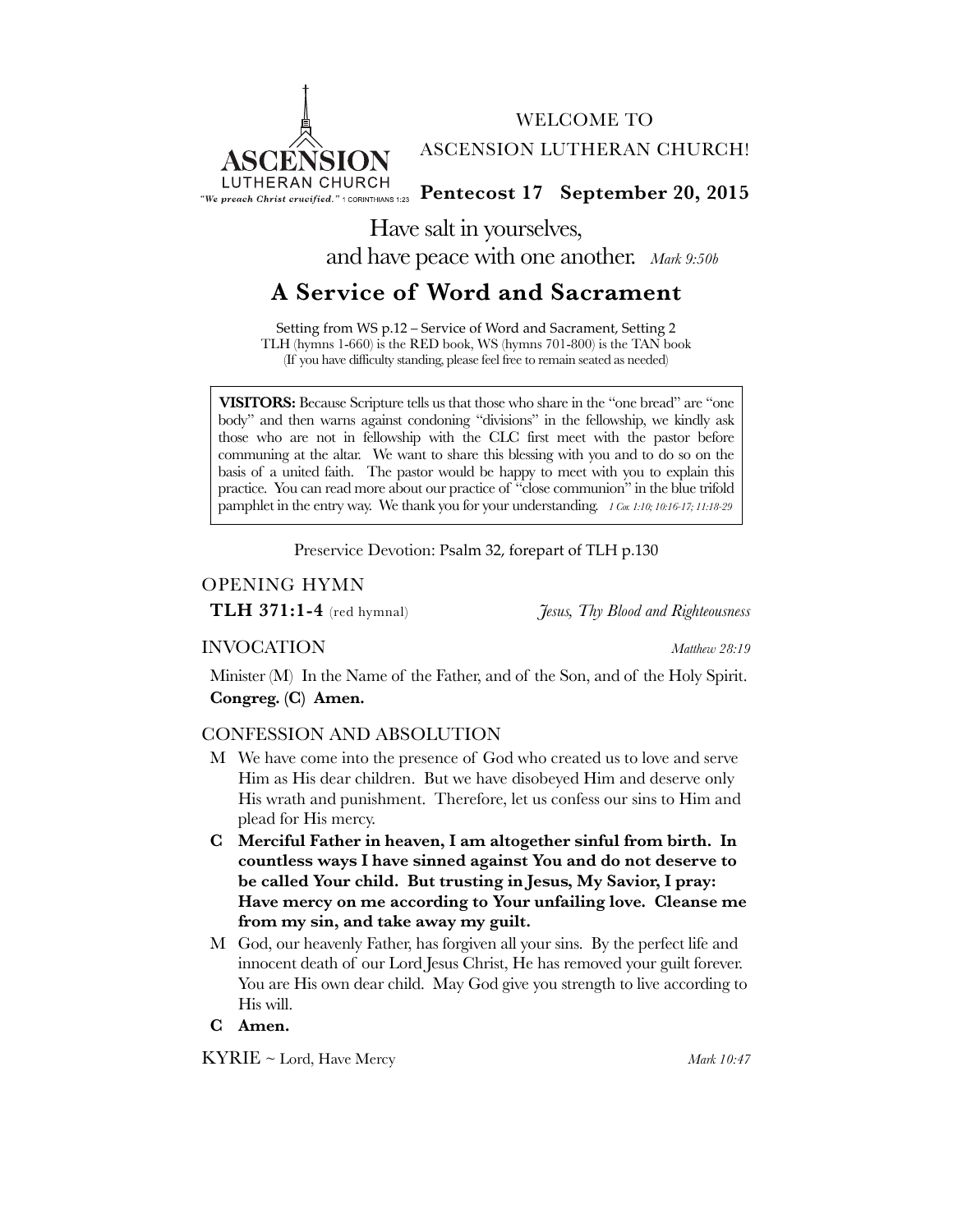

GLORIA IN EXCELSIS ~ Glory to God in the Highest Luke 2:14; Revelation5:8-14



- M The Lord be with you.
- $\bf C$ And also with you.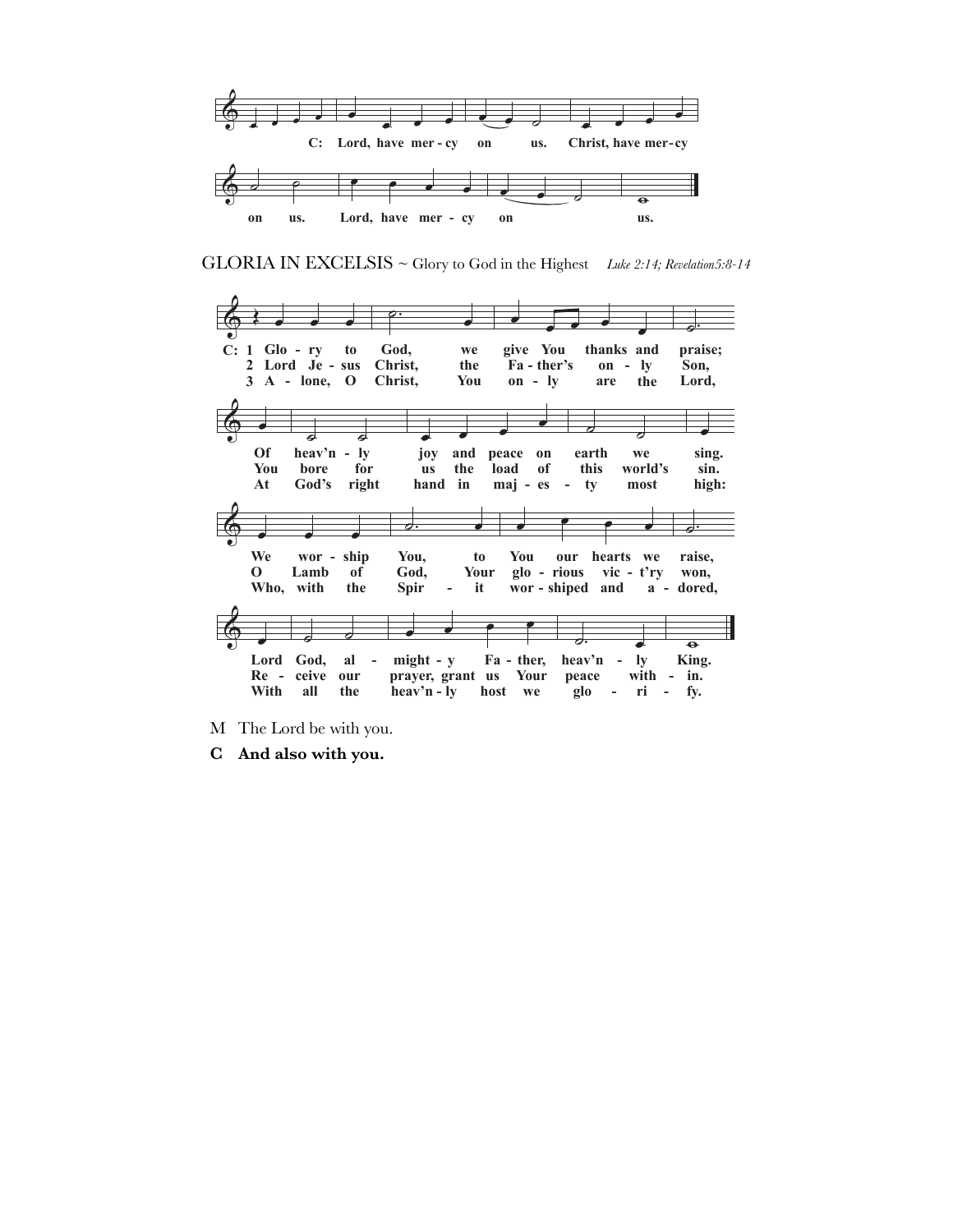## COLLECT OF THE DAY

M Let us pray, … one God now and forever,

**C Amen**

…

#### FIRST LESSON

#### **Numbers 11:4-6, 10-16, 24-29**

<sup>4</sup>Now the mixed multitude who were among them yielded to intense craving; so the children of Israel also wept again and said: "Who will give us meat to eat? 5We remember the fish which we ate freely in Egypt, the cucumbers, the melons, the leeks, the onions, and the garlic; 6but now our whole being *is* dried up; *there is* nothing at all except this manna *before* our eyes!"

 $10$  Then Moses heard the people weeping throughout their families, everyone at the door of his tent; and the anger of the Lord was greatly aroused; Moses also was displeased. 11So Moses said to the Lord, "Why have You afflicted Your servant? And why have I not found favor in Your sight, that You have laid the burden of all these people on me? 12Did I conceive all these people? Did I beget them, that You should say to me, 'Carry them in your bosom, as a guardian carries a nursing child,' to the land which You swore to their fathers? <sup>13</sup> Where am I to get meat to give to all these people? For they weep all over me, saying, 'Give us meat, that we may eat.' 14 I am not able to bear all these people alone, because the burden *is* too heavy for me. 15 If You treat me like this, please kill me here and now—if I have found favor in Your sight—and do not let me see my wretchedness!"

16So the Lord said to Moses: "Gather to Me seventy men of the elders of Israel, whom you know to be the elders of the people and officers over them; bring them to the tabernacle of meeting, that they may stand there with you. …

24So Moses went out and told the people the words of the Lord, and he gathered the seventy men of the elders of the people and placed them around the tabernacle. 25Then the Lord came down in the cloud, and spoke to him, and took of the Spirit that *was* upon him, and placed *the same* upon the seventy elders; and it happened, when the Spirit rested upon them, that they prophesied, although they never did *so* again.

26But two men had remained in the camp: the name of one *was* Eldad, and the name of the other Medad. And the Spirit rested upon them. Now they *were* among those listed, but who had not gone out to the tabernacle; yet they prophesied in the camp. 27And a young man ran and told Moses, and said, "Eldad and Medad are prophesying in the camp."

28So Joshua the son of Nun, Moses' assistant, *one* of his choice men, answered and said, "Moses my lord, forbid them!"

29Then Moses said to him, "Are you zealous for my sake? Oh, that all the Lord's people were prophets *and* that the Lord would put His Spirit upon them!"

### PSALM OF THE DAY *responsively* Psalm 104:27–35

- M These all wait for You,
- **C That You may give them their food in due season.**
- M What You give them
- **C they gather in;**
- M You open Your hand,
- **C they are filled with good.**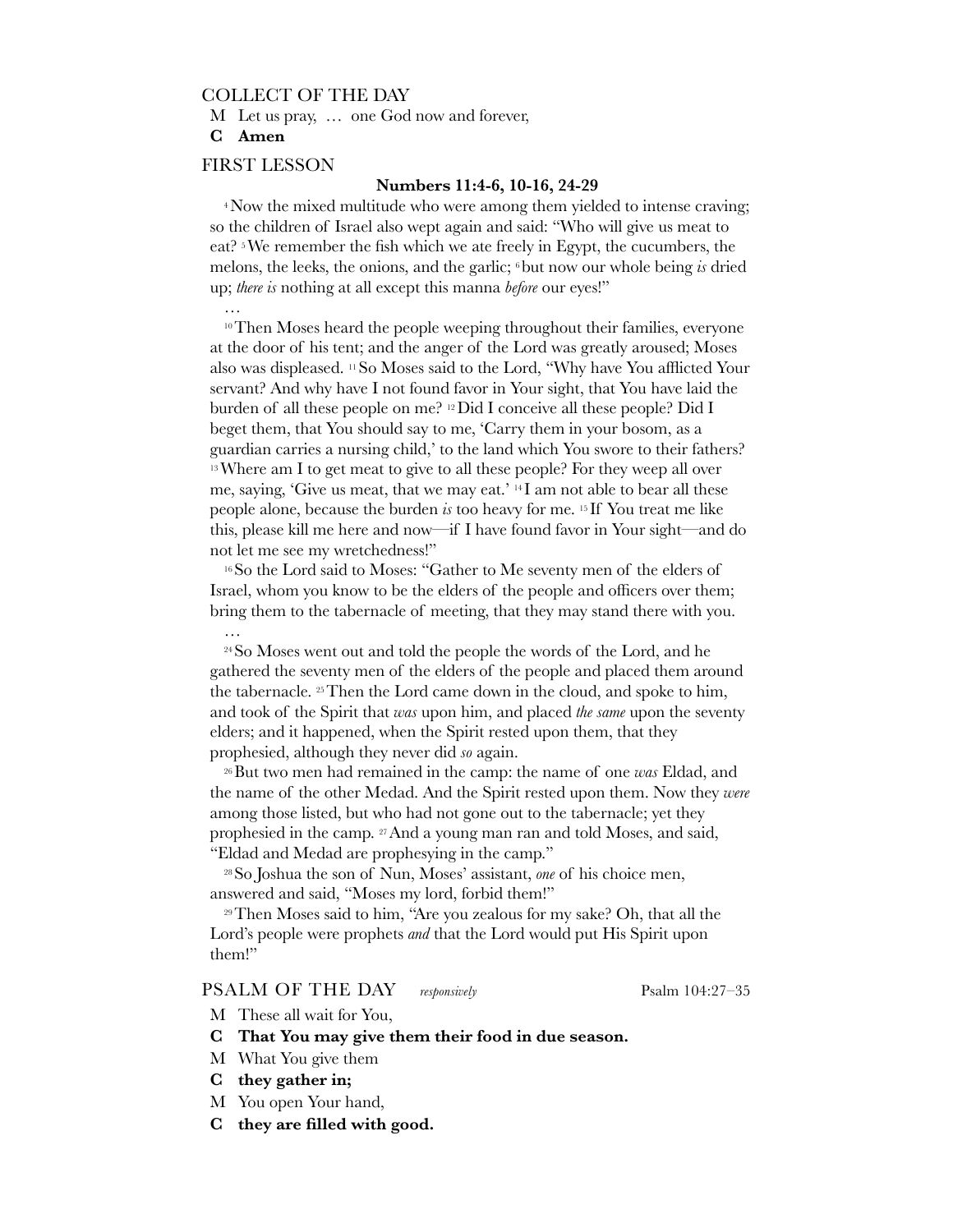- M You hide Your face,
- **C they are troubled;**
- M You take away their breath,
- **C they die and return to their dust.**
- M You send forth Your Spirit, they are created;
- **C And You renew the face of the earth.**
- M May the glory of the Lord endure forever;
- **C May the Lord rejoice in His works.**
- M He looks on the earth, and it trembles;
- **C He touches the hills, and they smoke.**
- M I will sing to the Lord as long as I live;
- **C I will sing praise to my God while I have my being.**
- M May my meditation be sweet to Him;
- **C I will be glad in the Lord.**
- M May sinners be consumed from the earth,
- **C And the wicked be no more.**
- M Bless the Lord, O my soul!
- **C Praise the Lord!**

#### GOSPEL LESSON *rise if able*

#### **Mark 9:38–50**

38Now John answered Him, saying, "Teacher, we saw someone who does not follow us casting out demons in Your name, and we forbade him because he does not follow us."

39But Jesus said, "Do not forbid him, for no one who works a miracle in My name can soon afterward speak evil of Me. 40For he who is not against us is on our side. 41For whoever gives you a cup of water to drink in My name, because you belong to Christ, assuredly, I say to you, he will by no means lose his reward.

 $42$  "But whoever causes one of these little ones who believe in Me to stumble, it would be better for him if a millstone were hung around his neck, and he were thrown into the sea. 43 If your hand causes you to sin, cut it off. It is better for you to enter into life maimed, rather than having two hands, to go to hell, into the fire that shall never be quenched—44where

'Their worm does not die

And the fire is not quenched.'

45And if your foot causes you to sin, cut it off. It is better for you to enter life lame, rather than having two feet, to be cast into hell, into the fire that shall never be quenched—46where

'Their worm does not die

And the fire is not quenched.'

<sup>47</sup>And if your eye causes you to sin, pluck it out. It is better for you to enter the kingdom of God with one eye, rather than having two eyes, to be cast into hell fire—48where

'Their worm does not die

And the fire is not quenched.'

<sup>49</sup> "For everyone will be seasoned with fire, and every sacrifice will be seasoned with salt. 50Salt *is* good, but if the salt loses its flavor, how will you season it? Have salt in yourselves, and have peace with one another."

M Blessed are they who hear the Word of God and keep it. *Luke 11:28*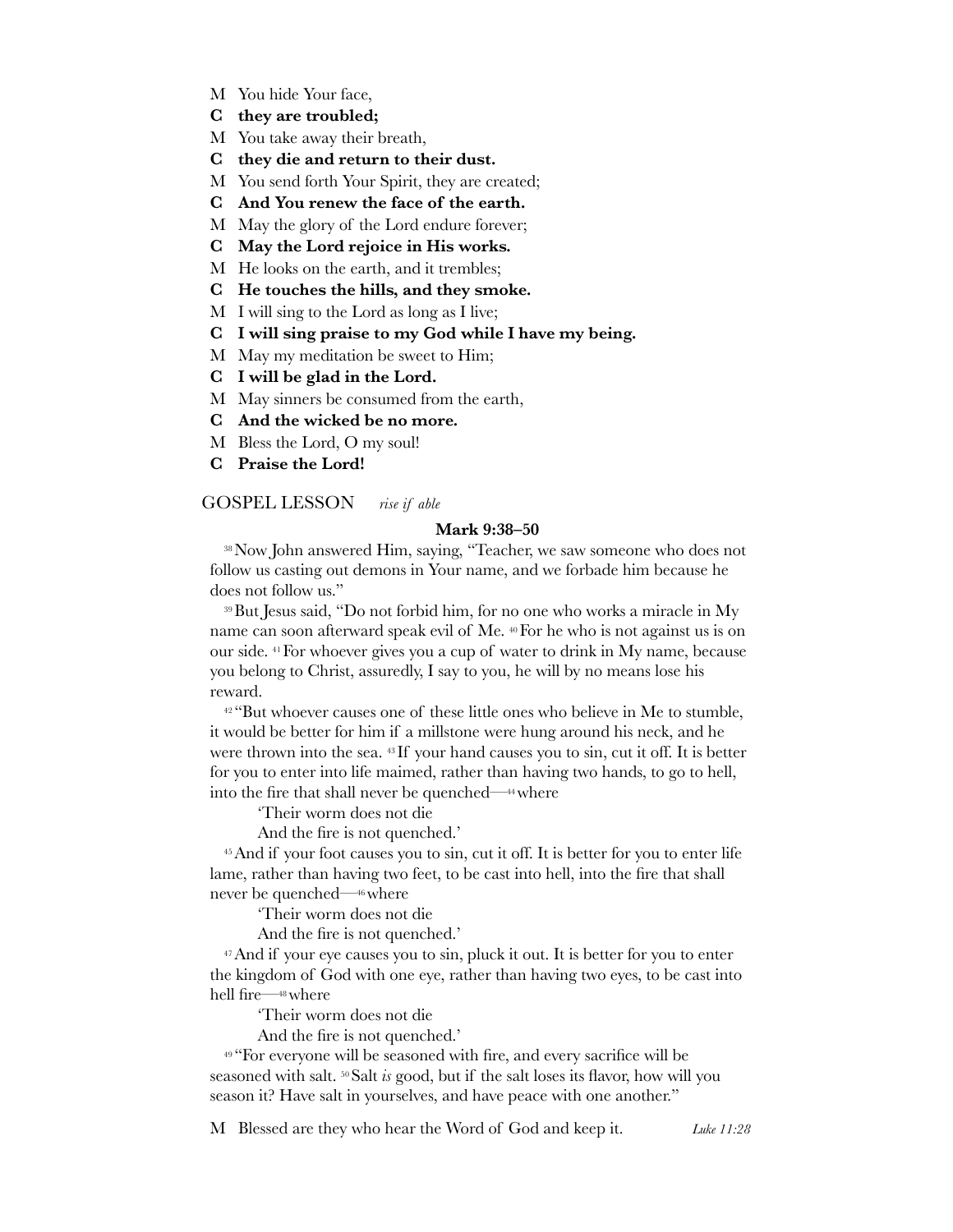

### **HYMN**

TLH 494 (red hymnal)

Awake, Thou Spirit, Who Didst Fire

### **SERMON**

#### James 5:13-20

<sup>13</sup> Is anyone among you suffering? Let him pray. Is anyone cheerful? Let him sing psalms. <sup>14</sup> Is anyone among you sick? Let him call for the elders of the church, and let them pray over him, anointing him with oil in the name of the Lord.<sup>15</sup> And the prayer of faith will save the sick, and the Lord will raise him up. And if he has committed sins, he will be forgiven. <sup>16</sup> Confess your trespasses to one another, and pray for one another, that you may be healed. The effective, fervent prayer of a righteous man avails much. <sup>17</sup> Elijah was a man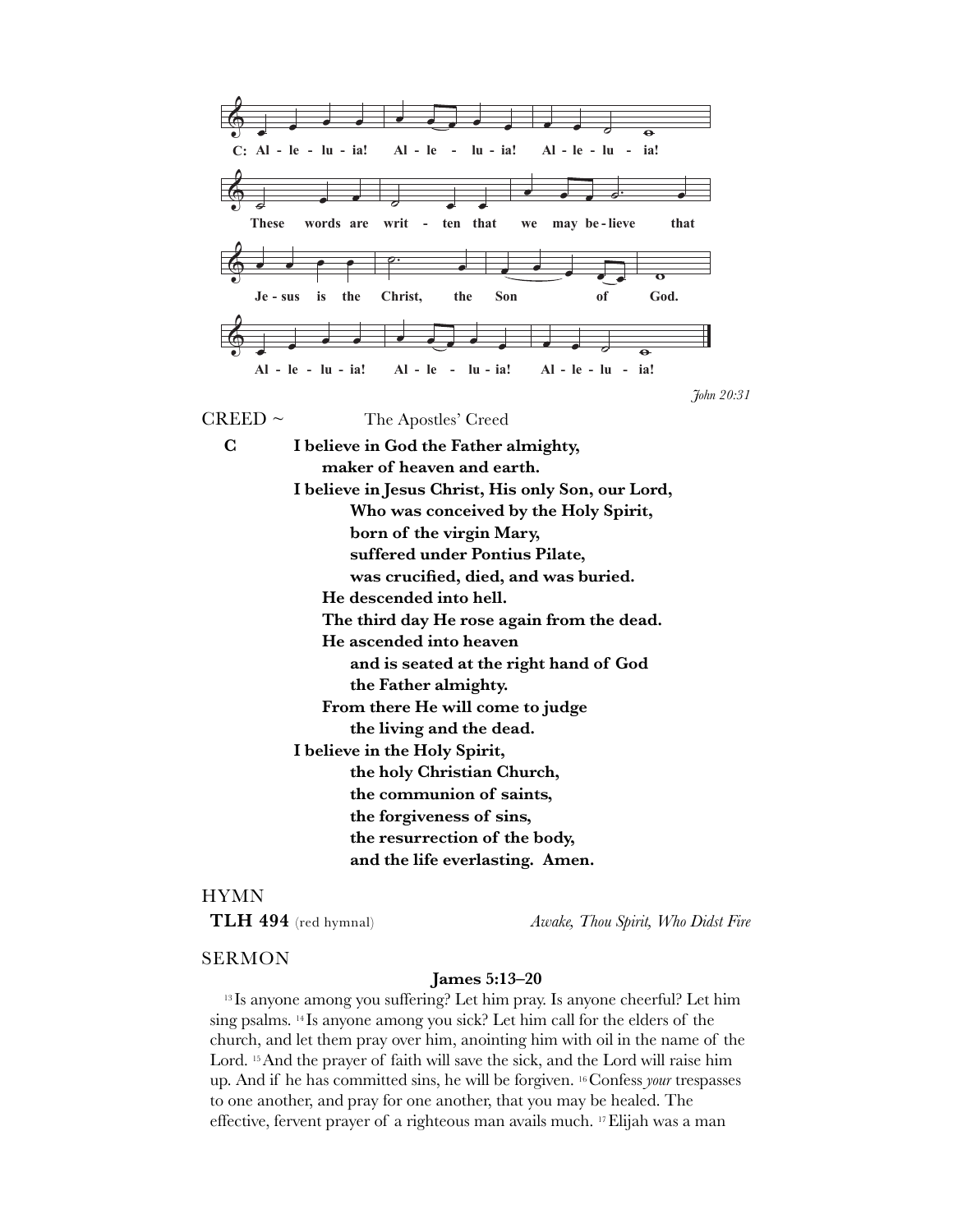with a nature like ours, and he prayed earnestly that it would not rain; and it did not rain on the land for three years and six months. 18And he prayed again, and the heaven gave rain, and the earth produced its fruit.

<sup>19</sup>Brethren, if anyone among you wanders from the truth, and someone turns him back, 20 let him know that he who turns a sinner from the error of his way will save a soul from death and cover a multitude of sins.

## **Take It To the Lord In Prayer**

*1. Is anyone sick?*  Take it to the Lord in faith *2. Has anyone sinned?*  Take it to the Lord in righteousness *3. Has anyone wandered from the truth?* 

Bring them to the Lord in love

M The peace of God, which surpasses all understanding, will guard your hearts and minds through Christ Jesus. *Philippians 4:7*

## OFFERTORY *Psalm 51:10-12* OFFERTORY



## HYMN

TLH 457 (red hymnal)

What a Friend We Have in Jesus

## GATHERING OF OUR THANK OFFERING

## PRAYERS OF THE CHURCH

Together we lift up holy hands without anger or quarreling and, in the peace of forgiveness, call upon our heavenly Father in faith.

For those who are suffering, (especially \_\_\_\_\_\_\_\_\_ ,) that God would have mercy and grant relief according to his will, let us pray to the Lord, **Lord have mercy**.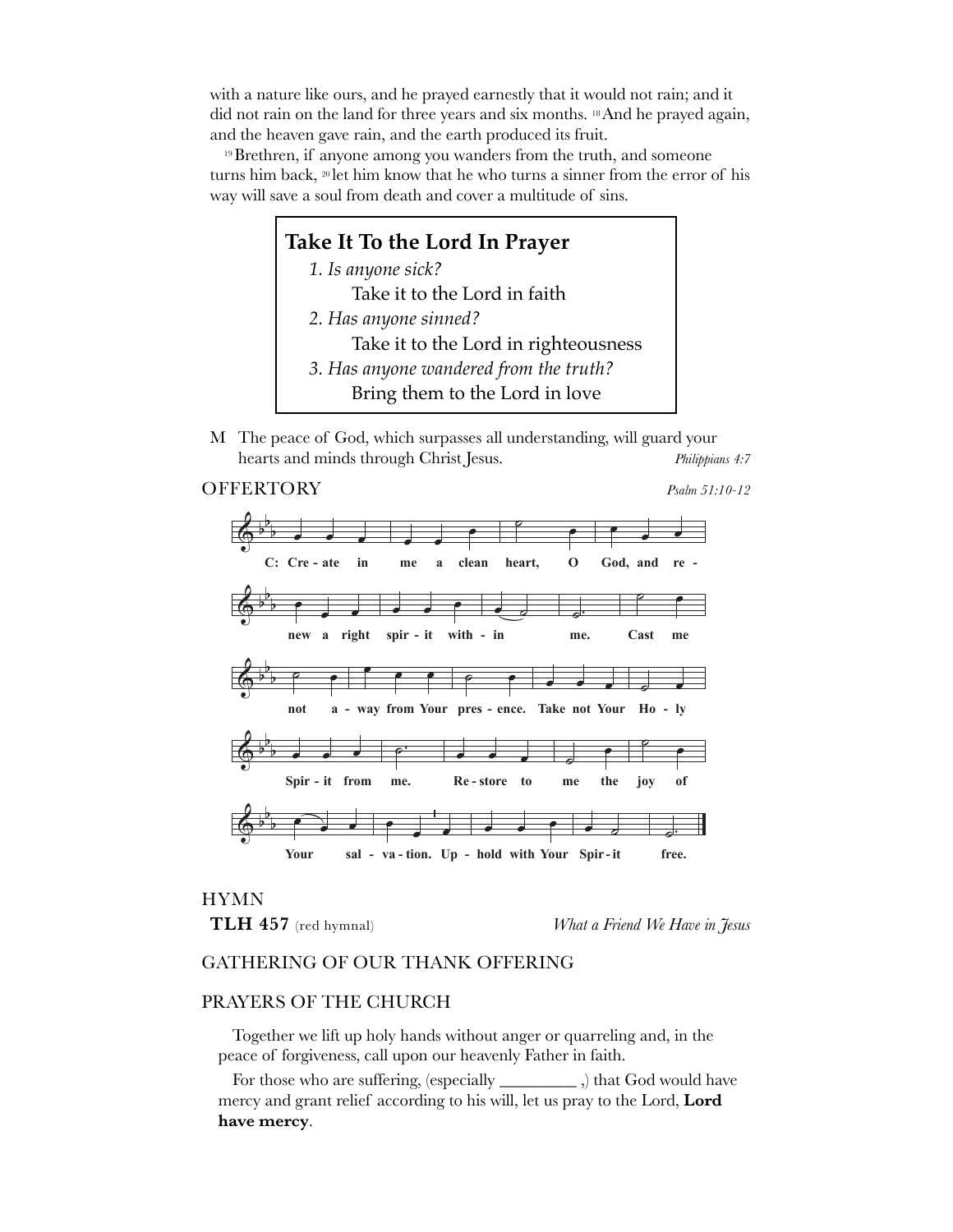For those who are cheerful, (especially \_\_\_\_\_\_\_\_\_ ,) that God would increase their joy and move them to praise His holy name, let us pray to the Lord, **Lord have mercy**.

For those who are sick or stricken with any illness, (especially \_\_\_\_\_\_\_\_\_\_\_\_\_\_,) that the healing hand of Christ would be upon them, raising them up to good health, let us pray to the Lord, **Lord have mercy**.

For the ministry of the Church, that our church leaders would assume their offices with dignity, compassion, and responsibility, let us pray to the Lord, **Lord have mercy**.

For the Elders of our congregation, that they would be strengthened in faith to offer up prayers fervently, regularly, and confidently on behalf of those in need, let us pray to the Lord, **Lord have mercy**.

For all of us who have sinned and who here confess our trespasses to one another, that God would forgive us even as we forgive each other, let us pray to the Lord, **Lord have mercy**.

For those who have wandered from the truth, that God would move us in love for their souls to help them see the error and danger of their way and so lead them to repentance and forgiveness in Christ, let us pray to the Lord, **Lord have mercy**.

For all of us who so often neglect our personal prayer life, that God would turn our hearts to him in every trouble, that He would keep us from anxiety by leading us to regularly make our concerns known to Him, and that He would cause us to regularly and spontaneously praise Him and thank Him for all that He has done for us, let us pray to the Lord, **Lord have mercy**.

For the prayer life and fellowship of the Church, that we would never neglect the benefits of gathering together in Christ's presence and always be mindful and purposeful in our prayers and worship, let us pray to the Lord, **Lord have mercy**.

For the leaders of our nation and those of the world, that they would handle their office with honor and remain obedient to the natural laws that have been written on their conscience and reasoning, let us pray to the Lord,

#### **Lord have mercy**.

For those who gather to receive the body and blood of Christ, that in repentance and faith we would receive this great gift to our blessing, let us pray to the Lord, **Lord have mercy**.

It is in the name of the Lord that we lay these petitions before You, O Most Merciful God, in which name we also pray,

### THE LORD'S PRAYER *Matthew 6:9-13*

**C Our Father, who art in heaven, hallowed be Thy name; Thy kingdom come; Thy will be done on earth as it is in heaven; Give us this day our daily bread; And forgive us our trespasses, as we forgive those who trespass against us; And lead us not into temptation; But deliver us from evil; For Thine is the kingdom and the power and the glory forever and ever. Amen!**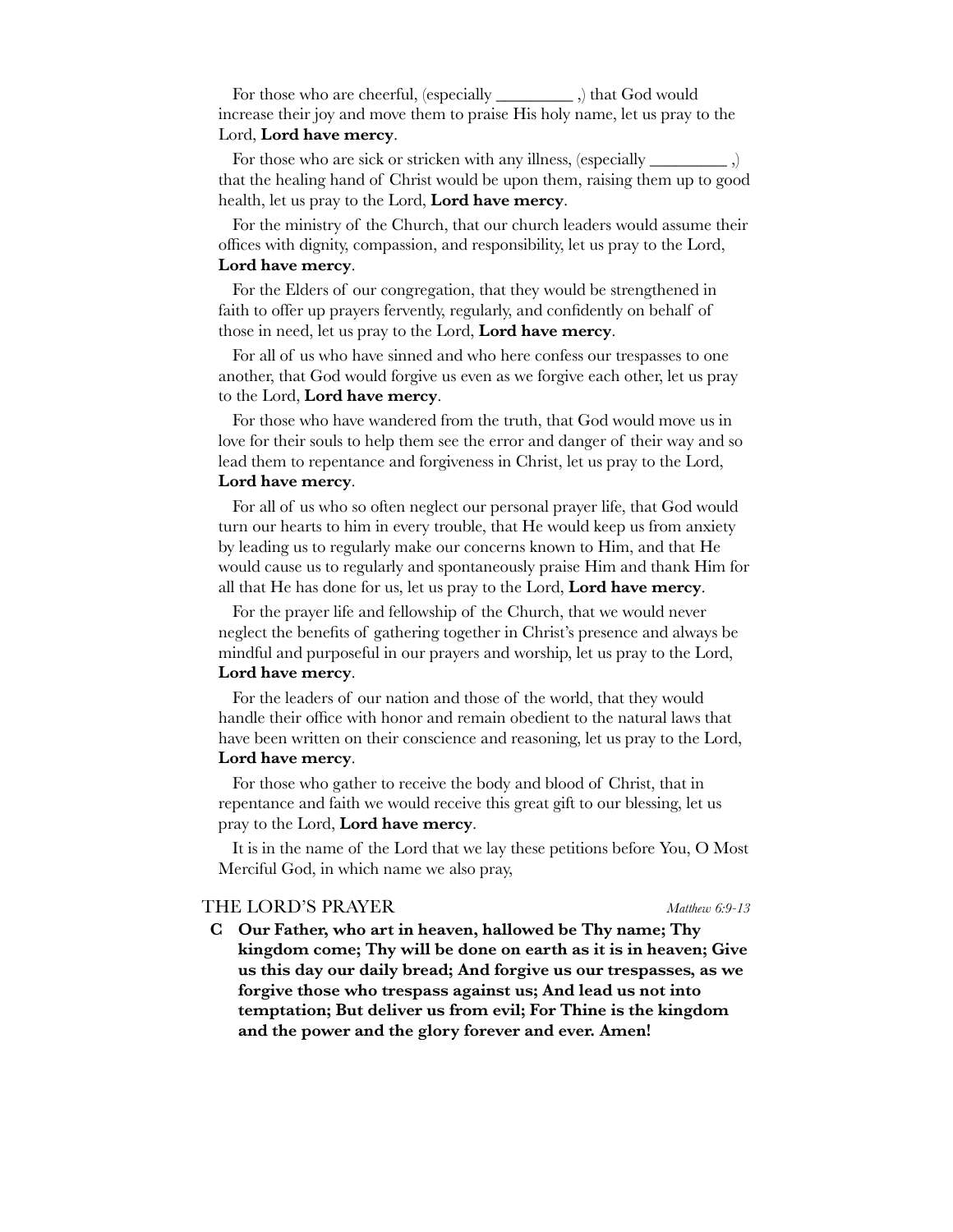## A Service of the Sacrament



- M The Lord be with you.
- C And also with you.
- M Lift up your hearts.
- C We lift them up to the Lord.
- M It is right and beneficial that we should at all times and in all places give thanks to You, O Lord, holy Father, almighty and everlasting God, [proper preface] ... Therefore with angels and archangels, and with all the company of heaven, we magnify Your glorious Name, evermore praising You and saying:







### **WORDS OF INSTITUTION**

Matt. 26, Mk 14, Lk 22, 1 Cor. 11

M Our Lord Jesus Christ, the same night in which He was betrayed, took bread; and, when He had given thanks, He broke it and gave it to His disciples saying, 'Take, eat. This is My body, which is given for you. Do this in remembrance of Me.' In the same way He took the cup, after supper, gave thanks, and gave it to them saying, 'Drink of it, all of you. This cup is the new covenant in My blood, which is shed for you for the forgiveness of sins. Do this, as often as you drink it, in remembrance of Me.'

## PAX DOMINI

- M The peace of the Lord be with you always!
- $\mathbf C$ Amen.

 $AGNUS$  DEI  $\sim$  Lamb of God

John 1:29

John 20:19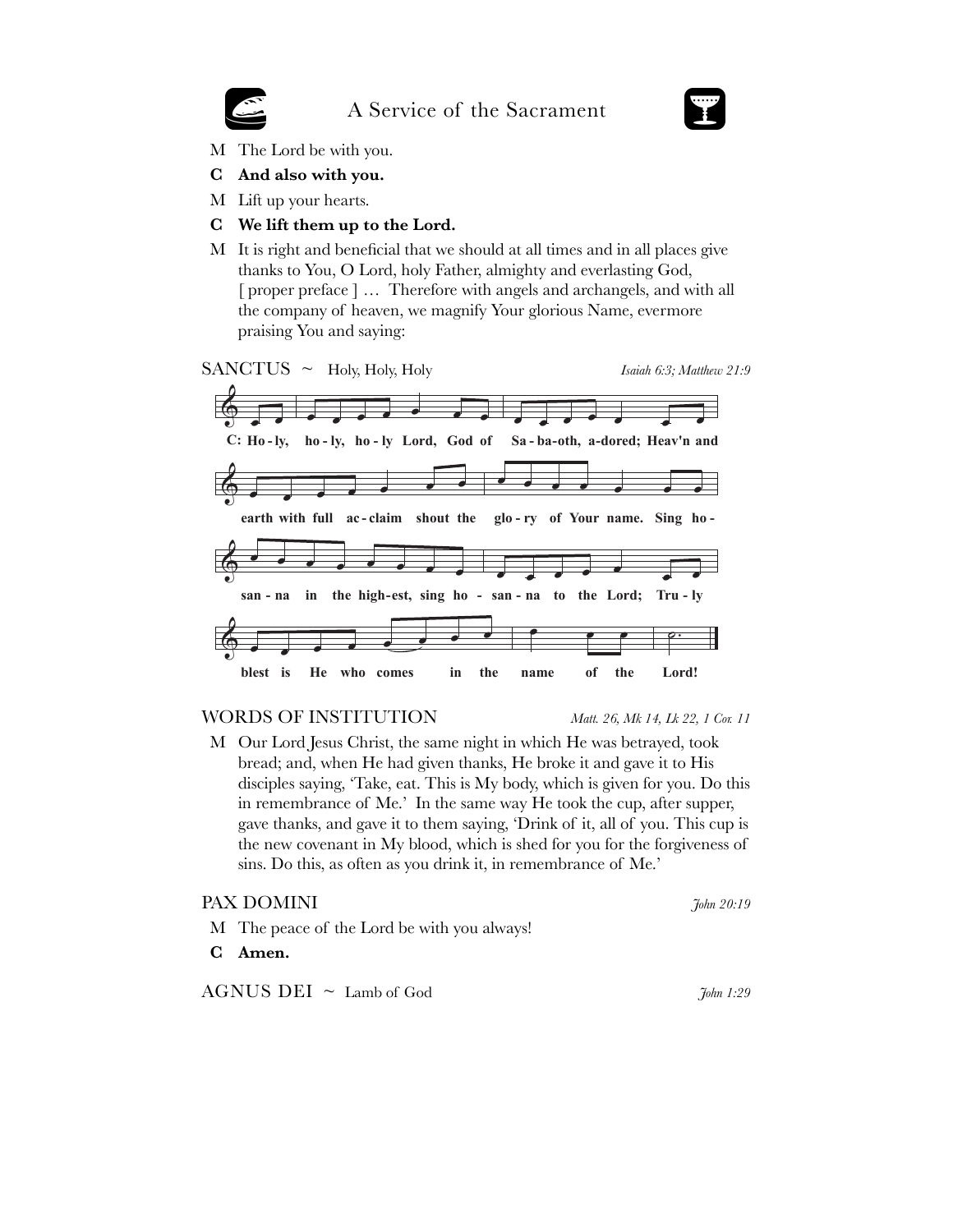

NUNC DIMITTIS ~ Now Let Us Depart (Song of Simeon)

Luke 2:29-32



## **THANKSGIVING**

Luke 7:50; Psalm 100:2

M Go in peace. Serve the Lord with gladness.